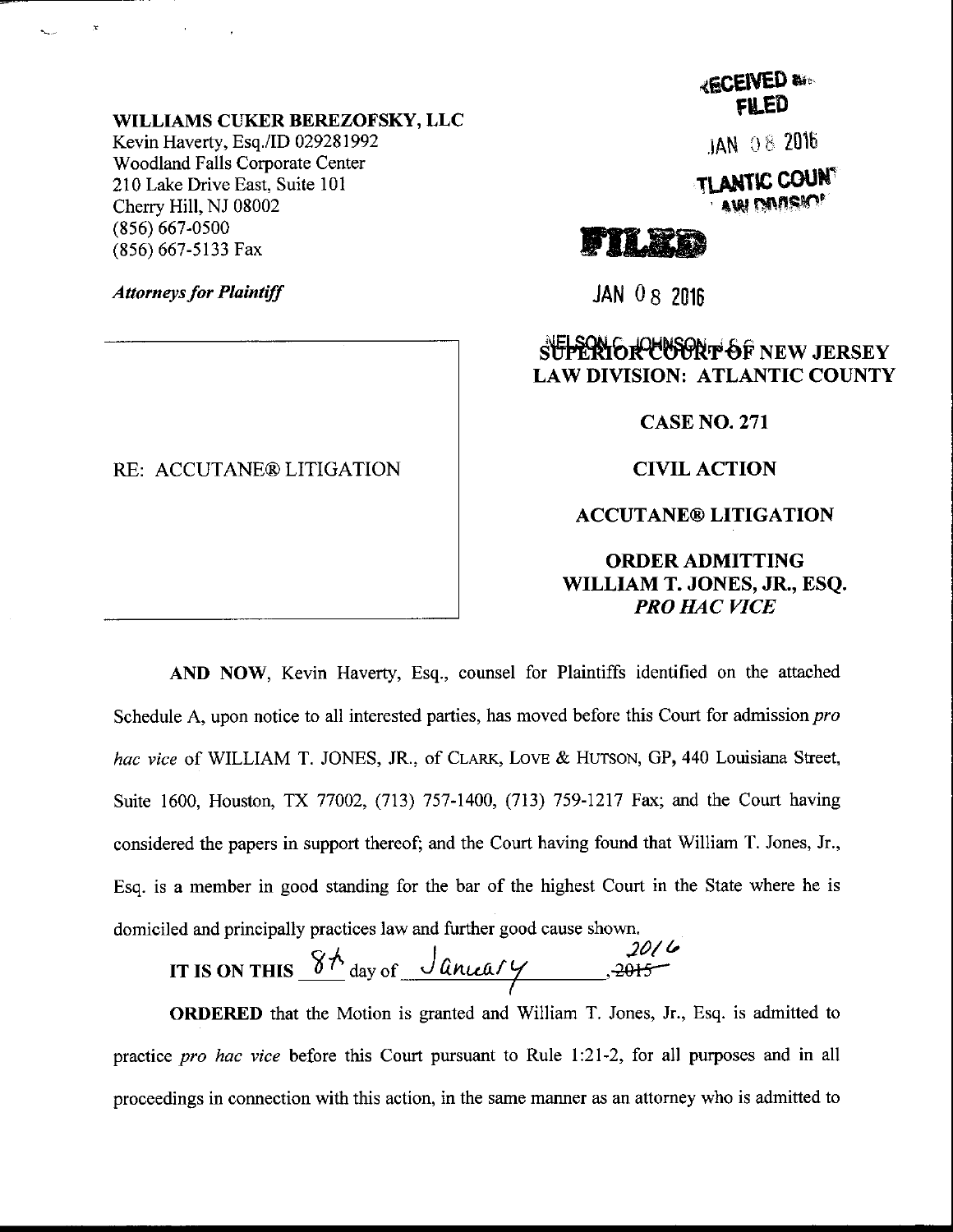practice in this State and is domiciled and maintains an office for the practice of law in the State

ofNew Jersey, provided that he shall:

- l. Abide by the Rules of Court for the State of New Jersey, including all disciplinary rules;
- 2. Consent to the appointment of the Clerk of the Supreme Court as an agent upon whom service of process may be made for all actions against him and his firm that may arise out of his participation in this matter;
- 3. Notify the Court immediately of any matter affecting his standing before this Court; and
- 4. Have all pleadings and other papers filed in the Court signed by an attomey-at-law of this Court employed by the firm of Williams Cuker Berezofsky, LLC, who shall be responsible for the conduct of William T. Jones, Jr.; and it is further

ORDERED that William T. Jones, Jr., Esq. shall make payment of fees as provided in

the New Jersey Rules of Court, Rule 1:28-1(b), I:28-2 ard l:288-1(e), within thirty (30) days of

the date of this Order, and it is further

ORDERED that the Clerk of this Court shall forward a copy of this Order to the

Treasurer of the New Jersey Fund for Client Protection; and it is further

ORDERED that copies of this Order shall be served by attomeys for Plaintiff upon all

counsel of record within seven (7) days of receipt thereof.

Nucebbe

Honorable Nelson C. Johnson

 $[1]$   $\cancel{\rho_{\text{pposed}}}$ [ y'] Unopposed